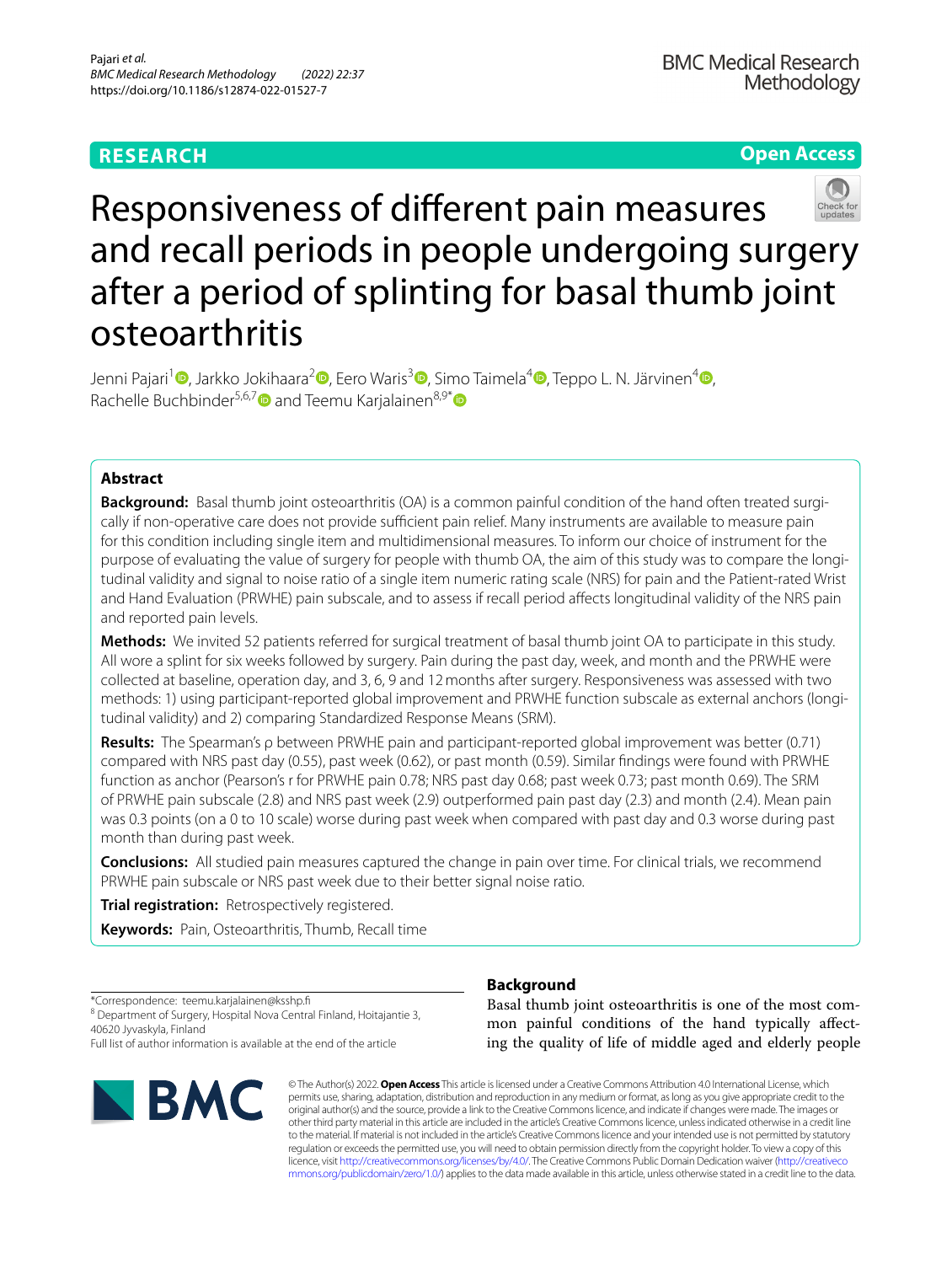[[1–](#page-6-0)[5\]](#page-6-1). Anti-infammatory drugs, intra-articular glucocorticoid injections and various orthoses can be used for pain relief. These treatments, however, may not mitigate symptoms sufficiently, and in those cases surgery  $-$  most commonly removal of the trapezoid bone (trapeziectomy) – is used to relieve pain. Although observational data suggests this procedure relieves pain, there are no studies that compare surgery with non-operative treatment  $[6]$  $[6]$ .

Since pain is a subjective experience, patient-reported outcomes are used to assess the efect of interventions [[7\]](#page-6-3). A systematic review assessing the outcomes used in basal thumb joint OA identifed 101 diferent outcome measures, most frequently measuring pain and function domains [\[8](#page-6-4)]. Pain can be evaluated with various measures. A single item Visual Analog Scale (VAS) and Numeric Rating Scale (NRS) are common methods for measuring OA thumb pain. However, single item instruments can only measure one dimension of pain, such as its intensity, and they cannot capture diferent aspects of the pain experience such as its fuctuation, frequency and quality [\[9](#page-6-5)]. Another potential issue with pain questions is the recall period, which is often defned as current pain, pain during the past 24h, or past week.

The difference between recalled pain and real time mean pain measurement is called recall bias [\[10](#page-6-6)]. Recall bias is usually greater with longer recall periods, such as a week or a month, when compared with the past day [[11\]](#page-6-7). Furthermore, in musculoskeletal pain, studies suggest that the recall period of the question may infuence the reported pain levels  $[11, 12]$  $[11, 12]$  $[11, 12]$  but it is not clear if this is a universal phenomenon. It is also unclear if the recall period (and related recall bias) can impact the longitudinal validity of the measure, i.e. how well the measure captures the change in the underlying construct.

The Patient-Rated Wrist and Hand Evaluation (PRWHE) is a hand-specifc instrument which includes a pain subscale comprising fve items; four measure pain intensity (at rest, when doing a task with a repeated wrist movement, when lifting a heavy object and when it is at its worst), and one measures pain frequency. In theory, the beneft of multiple items is that an overall pain score better captures all important aspects of a person's pain. Furthermore, use of multiple items could improve the signal to noise ratio as the random errors of diferent responses cancel each other to some extent when the total score is summed from several items. These properties could improve the ability to measure the change. However, the evidence informing whether multi-item PRWHE is better choice for clinical trials compared with single item NRS is limited.

The aim of this study was to determine  $1$ ) if change in PRWHE pain subscale correlates better than a single item pain NRS with participant-reported global improvement or hand function following treatment (i.e. compare longitudinal validity of NRS and PRWHE pain); 2) if the PRWHE pain subscale has a better signal to noise ratio than the single item pain NRS; and 3) if the recall period afects the longitudinal validity of single item NRS or 4) self-reported mean pain levels of a single item NRS pain in an observational cohort of participants who underwent sequential splinting then surgical intervention for basal thumb joint OA.

## **Methods**

## **Study design and setting**

The study was a multi-center prospective observational cohort study. We recruited participants from one secondary and two tertiary referral centers between August 2017 and November 2018. All participants had been referred for operative treatment for symptomatic basal thumb joint OA that had not responded to non-operative treatment. Helsinki University Hospital Institutional Review Board approved the study protocol before commencement of the study. All methods were carried out in accordance with relevant guidelines and regulations.

#### **Study hypotheses**

In people being treated for basal thumb joint OA, our null-hypotheses were:

- 1) The longitudinal validity of the PRWHE pain subscale and a single item pain NRS are not signifcantly diferent (measured as the correlation between target instrument and participant-reported global improvement or hand function improvement)
- 2) The signal to noise ratio (expressed as a standardized response mean, SRM) of the PRWHE pain subscale is not signifcantly diferent from the NRS.
- 3) The length of the recall period does not affect the longitudinal validity of the pain NRS (correlation between improvement in pain and participantreported global improvement or hand function improvement)
- 4) Diference in the length of the recall period does not afect the reported level of pain.

## **Participants**

All people referred for basal thumb joint OA were screened by a board-certifed hand surgeon. If they were dissatisfed with the pain and/or function of the hand, and accepted the risks related to surgery, standard surgical care (trapeziectomy) was ofered and they were informed about the study. Recruitment occurred after the decision to operate was made.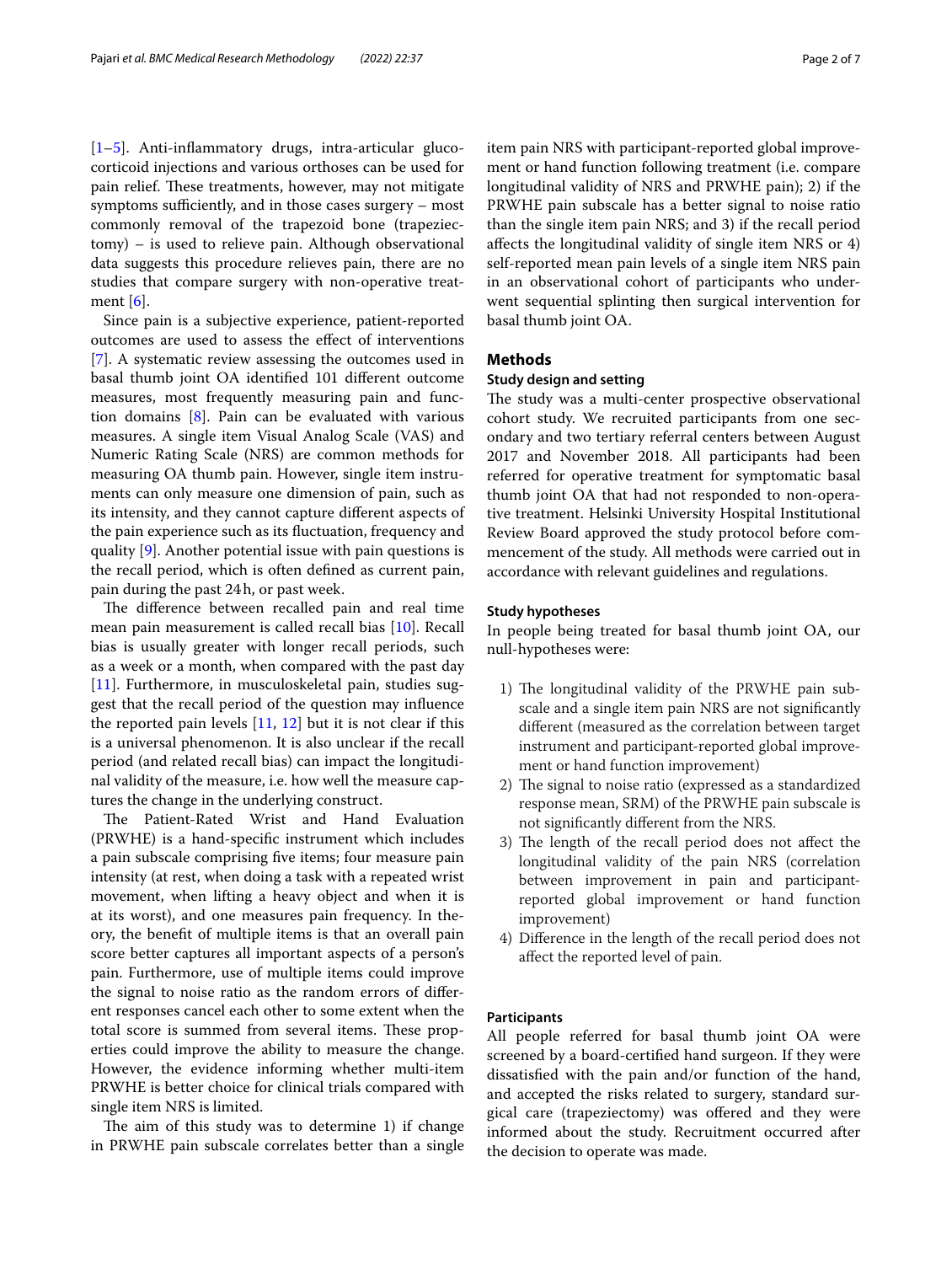## Inclusion criteria

- Basal thumb (carpometacarpal) joint OA (Eaton-Littler grades 2-4)
- > 45 years of age
- Scheduled for trapeziectomy

#### Exclusion criteria

- Systemic infammatory disease
- Neurological disease that weakens upper arm muscles
- Any operation of the same hand during the past 6months
- Bilateral operation planned
- Zig zag deformity (>45 degrees of thumb metacarpophalangeal (MP) joint hyperextension in rest)

## **Interventions**

After recruitment, all participants were given an Actimove® Rhizo Forte splint (Essity AB, Stockholm, Sweden), and they were instructed to use it continuously for six weeks. After splinting period, all participants underwent a simple trapeziectomy. The trapezoid bone was exposed using a volar approach and removed in a piecemeal fashion. The space between first metacarpal and scaphoid was carefully examined for any bone remnants before the remaining joint capsule was closed. We did not use any interposition or suspensionplasty. After skin closure, the thumb was immobilized with a cast in palmar abduction/opposition for 3weeks. At 3weeks, the cast was removed and participants were provided with a post-operative exercise protocol that they could perform at home daily. They were also instructed to use the orthosis in daily activities as needed for the next three weeks and after that only if needed to control the pain.

## **Outcomes**

The baseline characteristics were recorded after the participants had signed the informed consent. Questionnaires were sent by mail to all participants. The outcome measures were collected at baseline, after 6weeks of splinting, and then 3months, 6months, 9months and 12months post-surgery.

Pain was measured by two instruments:

1) a single item 11-point NRS where  $0=$  no pain and  $10=$  worst possible pain. The same question was posed three times with diferent recall periods: "*How would you describe the pain in your thumb during the past day / during the past week / during the past month while doing daily activities, work and/or hob-* *bies?"*. The intraclass correlation coefficient (ICC) in NRS with knee OA patients is 0.95, whereas standard error of measurement (SEM) is 0.48 and minimum detectable difference (MDD)  $1.33$  [\[13\]](#page-6-9). The minimal important diference (MID) is 2.0 with chronic musculoskeletal patients [\[14\]](#page-6-10).

2) the PRWHE pain subscale which comprises fve items as described above. The four items assessing pain intensity are measured on an 11-point NRS scale where  $0=$  no pain and  $10=$  worst possible pain. The recall period is one week. The fifth item assessing pain frequency is measured on an 11-point NRS scale where  $0=$  never to  $10=$  always. The pain subscale is the sum of the fve items and ranges from 0 (best) to 50 (worst). PRWHE is the same instrument as the PRWE [\[15\]](#page-6-11) but the word 'wrist' is replaced by 'hand'. PRWE has been validated in Finnish [\[16\]](#page-6-12).

All pain items were in the same order in the questionnaires: day, week and month.

The anchor measures in the assessment of longitudinal validity were

- 1) participant-reported global improvement measured by a 5-point Likert scale (*much better; little better; no change; little worse; much worse*).
- 2) the PRWHE function subscale which comprises 10 items rating the difficulty in doing specific tasks during the past week on a NRS scale from  $0=$  not difficult to  $10$  = unable to do. The PRWHE function subscale is the sum of the 10 items and ranges from 0 (no disability) to 100 (worst disability). Systematic review found an ICC of 0.85 for PRWHE [\[17\]](#page-6-13), SEM was 2 points with various hand surgery patients, [[18\]](#page-6-14) MDD was 11 points, and minimal clinically important difference (MCID) was 11.5 points in patients with distal radius fracture [\[19\]](#page-6-15).

## **Statistical analyses**

Change scores were calculated by subtracting baseline score from the follow-up scores. We changed the direction of the pain scales so that a positive value corresponds with improvement in pain. We used measurements from all time points for the longitudinal validity assessment (50 target measure–anchor measure data pairs at fve followup points=250 data pairs), and also for the comparison of diferent recall periods of the single item NRS (6 time points \* 3 question \* 50 participants=900 observations).

To compare the longitudinal validity of the three pain NRS recall periods (past day, week, month) and the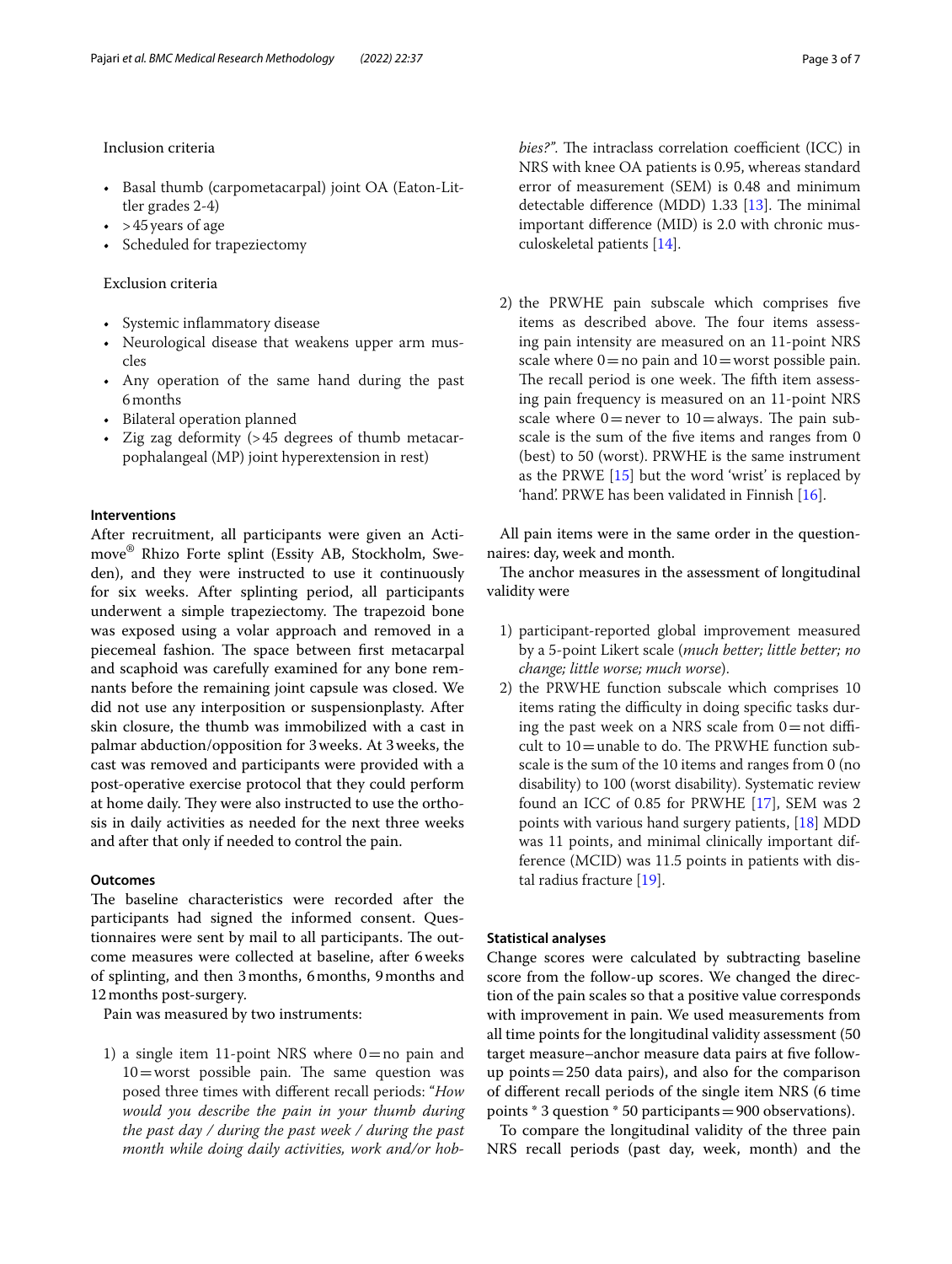PRWHE pain subscale, we calculated Spearman correlations between the target measures and participantreported global improvement; and Pearson correlations with the target measures and change in PRWHE function subscale. Confdence intervals for the correlations were derived by bootstrapping 1000 samples. We then compared these correlations between measures using the method described by Steiger [[20](#page-6-16)].

To assess the signal/noise to ratio, SRMs were calculated as change in score / SD of change for all pain outcomes using data from baseline and at 12months after surgery. We compared the SRMs of the single item pain NRS scores and the PRWHE pain subscale scores using a "modifed Jack-knife test" similar to Angst et al. [\[21](#page-6-17)].

We estimated the diference in the reported pain in different recall periods using a linear mixed model. Participant was entered as random factor and the question type (pain during past day, week, or month) and time points as fxed factors. We also ftted another model assessing if the time from recruitment modifed the efect (time point\*question interaction). Estimated marginal means from the mixed model were used as mean values. In all analyses, *p*-values less than 0.05 were considered statistically signifcant.

## **Results**

## **Baseline characteristics**

In total, we recruited 52 participants. Two participants did not attend any of the follow-up visits and thus complete data were available for 50 (96%) participants at all follow-up points. Their demographic data and outcome variables at baseline are shown in Table [1](#page-3-0). The study population was predominantly female (75%). Most of the participants (80%) had Eaton-Littler grade 3 or 4 basal thumb joint OA.

#### **Responsiveness**

The PRWHE pain subscale displayed slightly better longitudinal validity (correlation with both patient-reported global improvement and change in PRWHE function) compared with any of the single item pain NRSs (Table [2\)](#page-4-0). Recall period for the single item NRS did not influence its longitudinal validity  $(p > 0.05$  for all comparisons). The SRM of the PRWHE pain scale  $(2.8)$  was similar to the single item pain NRS with a recall period of during the past week (2.9), but better than the NRS with recall periods of during the past day (2.3) and during the past month (2.4) (Table [3](#page-4-1)).

#### **Efect of NRS recall period**

Pain did not change during the 6-week splinting period, but it decreased steadily after surgery. (Fig.  $1$ ). The duration of the recall period afected pain NRS values

<span id="page-3-0"></span>

|                                               | N(% )     |
|-----------------------------------------------|-----------|
| Female                                        | 39 (75)   |
| <b>Handedness</b>                             |           |
| Right                                         | 43 (83)   |
| I eft                                         | 6(12)     |
| Ambidextrous                                  | 3(5.8)    |
| <b>Affected side</b>                          |           |
| Dominant                                      | 19(37)    |
| Non-dominant                                  | 27(52)    |
| Bilateral <sup>a</sup>                        | 6(12)     |
| <b>Smoker</b>                                 | 11(21)    |
| <b>Eaton-Littler classification</b>           |           |
| Stage 2                                       | 9(17)     |
| Stage 3                                       | 20 (39)   |
| Stage 4                                       | 22(42)    |
|                                               | Mean (SD) |
| Age, years                                    | 62(7.6)   |
| BMI, kg/m <sup>2</sup>                        | 28 (4.4)  |
| Pain NRS, past day (0 to 10) $\text{D}$       | 6.5(1.7)  |
| Pain NRS, past week (0 to 10) $\text{b}$      | 6.9(1.6)  |
| Pain NRS, past month (0 to 10) $\overline{D}$ | 6.9(1.6)  |
| <b>PRWHE pain subscale (0 to 50)</b>          | 35(7.2)   |

<sup>a</sup> Surgery was only performed in patients with bilateral symptoms for the most symptomatic hand

**b** Higher score indicates worse pain

signifcantly; the longer the recall period, the higher the reported pain (Table [4\)](#page-5-1). The  $0.3$ -point difference between day and week and between week and month was con-sistent across all time points (Fig. [1\)](#page-5-0). The duration of follow-up did not modify this diference (time\*question interaction; day versus week  $p=0.8$ ; day versus month  $p = 0.8$ ).

## **Discussion**

The PRWHE pain subscale was slightly more sensitive to change, i.e., it had better longitudinal validity compared with a single item pain NRS, but all measures seemed to capture change in pain well. On the other hand, PRWHE pain subscale and NRS past week had best signal to noise ratio translating into greater precision of treatment estimates in clinical trials making them best options for research use. Longer recall periods resulted in small increments in reported pain levels with NRS, but the recall period did not impact the longitudinal validity of the measure.

Sensitivity to detect change in a measured construct can be assessed by 1) comparing change to an external anchor ('external responsiveness' or longitudinal validity), i.e. measuring the extent to which change relates to a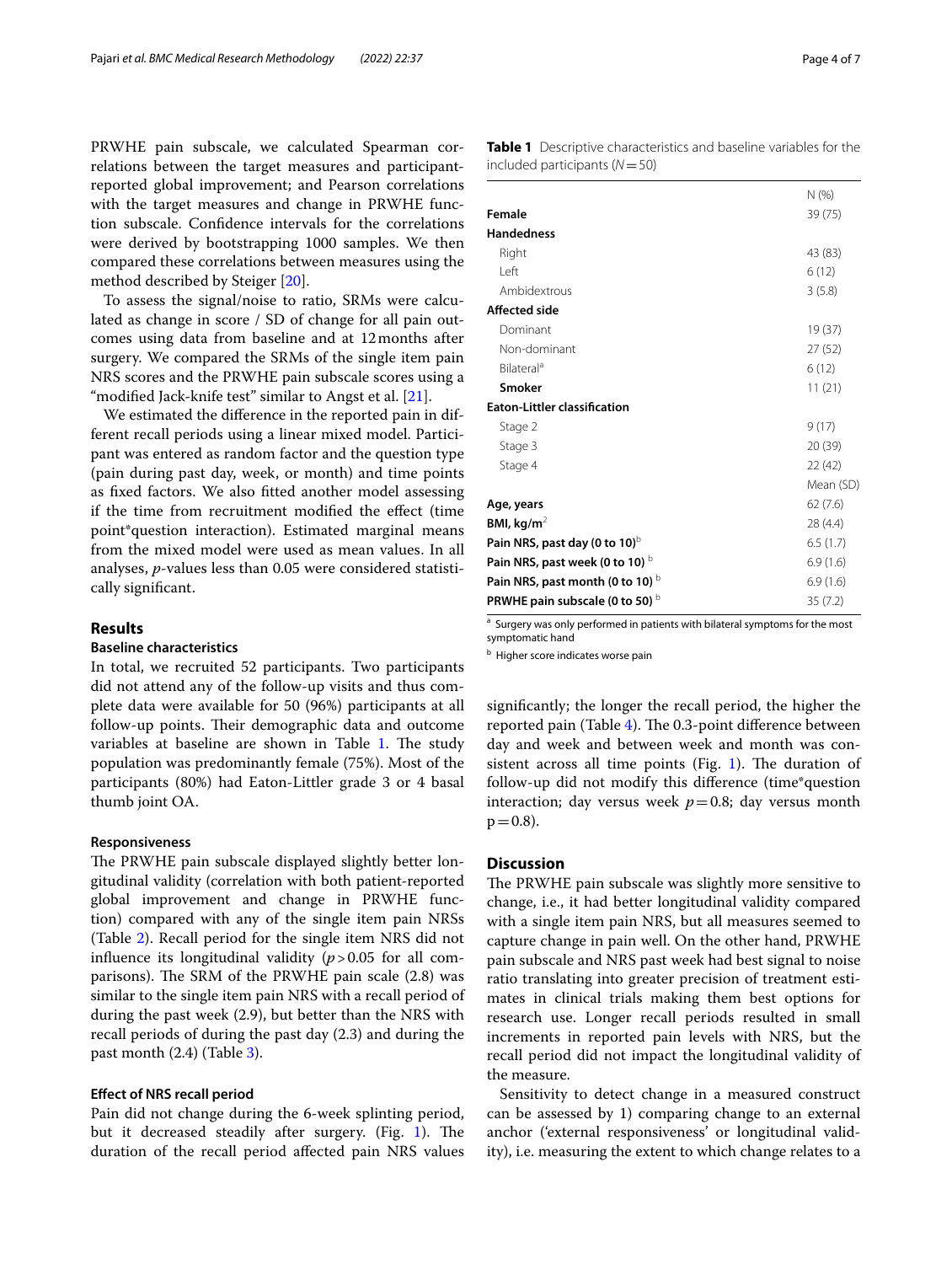<span id="page-4-0"></span>

| A) participant-reported global improvement | Spearman's rho                    | 95% CI           | $p$ -value compared to<br>PRWHE pain <sup>a</sup> |
|--------------------------------------------|-----------------------------------|------------------|---------------------------------------------------|
| <b>PRWHE pain subscale</b>                 | 0.71                              | $0.64$ to 0.78   | ref                                               |
| Pain NRS, past day                         | 0.55                              | 0.45 to 0.64     | p < 0.001                                         |
| Pain NRS, past week                        | 0.62                              | $0.54$ to $0.70$ | $p = 0.004$                                       |
| Pain NRS, past month                       | 0.59                              | $0.50$ to $0.68$ | p < 0.001                                         |
| <b>B) PRWHE function subscale</b>          | Pearson's correlation coefficient | 95% CI           | $p$ -value compared to<br><b>PRWHE pain</b>       |
| <b>PRWHE pain subscale</b>                 | 0.78                              | $0.73$ to $0.83$ | ref                                               |
| Pain NRS, past day                         | 0.68                              | $0.60$ to 0.75   | p < 0.001                                         |
| Pain NRS, past week                        | 0.73                              | $0.66$ to $0.78$ | $p = 0.017$                                       |
| Pain NRS, past month                       | 0.69                              | 0.63 to 0.79     | $p = 0.020$                                       |

<sup>a</sup> P-value from a test comparing the Spearman's rho or Pearson's correlation co-efficient between the measures [[20\]](#page-6-16)

<span id="page-4-1"></span>**Table 3** Standardized response means, SRM

| Outcome                    | <b>SRM</b> | 95% CI                | p-value<br>compared to<br><b>PRWHE pain</b> |
|----------------------------|------------|-----------------------|---------------------------------------------|
| <b>PRWHE pain subscale</b> | 2.8        | $2.6 \text{ to } 3.1$ | ref.                                        |
| Pain NRS, past day         | 2.3        | $2.1 \text{ to } 2.6$ | $p = 0.001$                                 |
| Pain NRS, past week        | 29         | 2.7 to 3.2            | $p = 0.56$                                  |
| Pain NRS, past month       | 74         | $2.1 \text{ to } 2.7$ | $p = 0.001$                                 |

reference measure of health status; or 2) calculating varying signal to noise ratios ('internal responsiveness'), that characterize the ability to measure change in relation to the variability of the measurement (SRM in this study)  $[22]$  $[22]$ . The PRWHE pain subscale seems to outperform single NRS pain items in external responsiveness and is better than pain during past day and month in internal responsiveness while the beneft of NRS is acceptable longitudinal validity with less response burden.

Our fnding agrees with a previous study comparing the Multidimensional Pain Inventory (MPI) with a single item pain NRS in which the MPI showed better responsiveness [[21\]](#page-6-17). On the other hand, a more comprehensive evaluation does not automatically result in better responsiveness: the McGill pain questionnaire, which has 49 items including several items for pain quality and intensity, was less responsive when compared with a single pain VAS in people with low back pain  $[23]$  $[23]$ . The PRWHE pain subscale measures pain intensity (4 items) and pain frequency (1 item), and it seems to capture important aspects of thumb pain more comprehensively than a single item pain NRS.

The data do not shed light on the mechanisms regarding the recall period of pain, but the results are in line with other studies assessing recall bias, which have also found lower pain values with shorter recall periods [\[11,](#page-6-7) [12\]](#page-6-8). Evidence also suggests, that as the recall period grows longer, the reported pain values tend to correlate less with the real time pain measurements, indicative of recall bias  $[11]$ . This bias likely relates to how people construct the past in their mind – recalled pain seems to correlate best with the worst pain experienced and pain at the end of the period rather than the average pain over the whole time period [\[24,](#page-6-20) [25](#page-6-21)]. Arthritic pain intensity typically fuctuates and it is more likely that a person experiences peaks in longer recall periods compared with shorter periods. Thus, it is plausible that participants reported, on average, slightly higher pain during the past week and past month when compared with past day.

The main limitation of this study is external validity. All participants had been referred to a hand surgical center due to persisting painful basal thumb joint OA and it is unclear if the results can be directly applied to other hand joints or patients with less severe symptoms. However, as pain recall bias is a psychological phenomenon, we don't see any reason why the results would markedly difer in other OA joints, but further investigation is warranted. We also did not assess how an overall pain value (a single item pain NRS without a specifc recall period) performs, and the anchor questions can also be subject to recall bias [[26](#page-6-22)]. Also, the order of NRS pain questions was not randomized and this could impact their relative values.

We also did not record real time pain in order to assess which measurement is least biased from real time values. There is no gold standard for pain measurement and it is unclear if real time pain is more important compared with recalled pain but people seem to put more weight on the recalled pain than currently experienced pain in decision making [[17](#page-6-13)].

## **Conclusions**

Of the tested measures, we recommend PRWHE pain subscale or NRS past week for clinical trials. The slightly lower longitudinal validity of NRS past week can be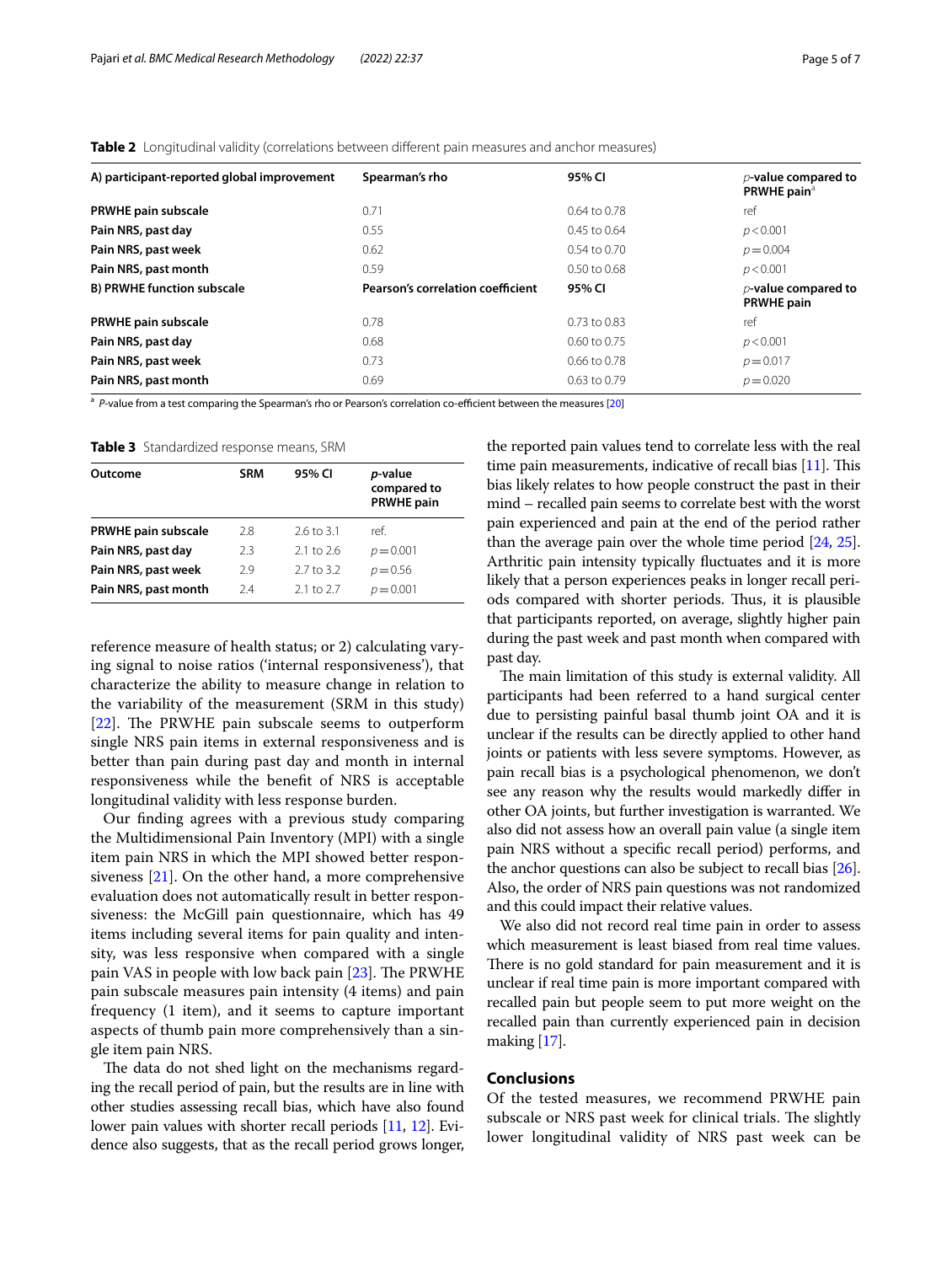

<span id="page-5-1"></span><span id="page-5-0"></span>**Table 4** The mean diference across all time points for diferent recall periods

| Estimate         | 95% CI            | p       |  |  |
|------------------|-------------------|---------|--|--|
| 353 <sup>a</sup> | 1.7 to 5.4 (ref.) | ref.    |  |  |
| 0.29             | $0.06$ to $0.52$  | 0.011   |  |  |
| 0.56             | $0.33$ to $0.78$  | < 0.001 |  |  |
|                  |                   |         |  |  |

<sup>a</sup> Mean value across all time points (reference); other estimates indicate the diference compared to reference (past day

weighed against the beneft of having lower response burden, at least in clinical practice when a multiple item questionnaire is not feasible. Since the recall period does not seem to impact the longitudinal validity of the measurement, it is not an important issue within a trial, but the diference in the absolute level caused by recall period may be factored in when absolute values are compared across trials with diferent pain recall periods.

#### **Abbreviations**

NRS pain: Numeric pain rating scale; PRWHE: Patient-rated Wrist and Hand Evaluation; OA: Osteoarthritis; SRM: Standardized Response Means; VAS: Visual Analog Scale; MP: Metacarpophalangeal; PRWE: Patient-Rated Wrist Evaluation; MPI: Multidimensional Pain Inventory; ICC: Intraclass Correlation Coefficient; SEM: Standard error of measurement; MDD: minimum detectable diference; MID: The minimal important diference; MCID: minimal clinically important diference.

#### **Acknowledgements**

Not applicable.

#### **Authors' contributions**

The study conception and design was performed by TK, JJ, EW and ST. Material preparation and data collection and analysis was performed by TK, JP, JJ and EW. The frst draft of the manuscript was written by JP. Tables and fgures were prepared by JP. All authors provided constructive feedback on the previous versions of the manuscript and approved the fnal version.

#### **Funding**

RB is supported by an Australian National Health and Medical Research Council (NHMRC) Investigator Fellowship (APP1994483).

#### **Availability of data and materials**

The datasets used and/or analyzed during the current study are available from the corresponding author on reasonable request.

#### **Declarations**

#### **Ethics approval and consent to participate**

The study was performed in accordance with the ethical standards of Declaration of Helsinki. Helsinki University Hospital Institutional Review Board approved the study protocol before commencement of the study. All participants gave their informed consent prior to their inclusion in the study.